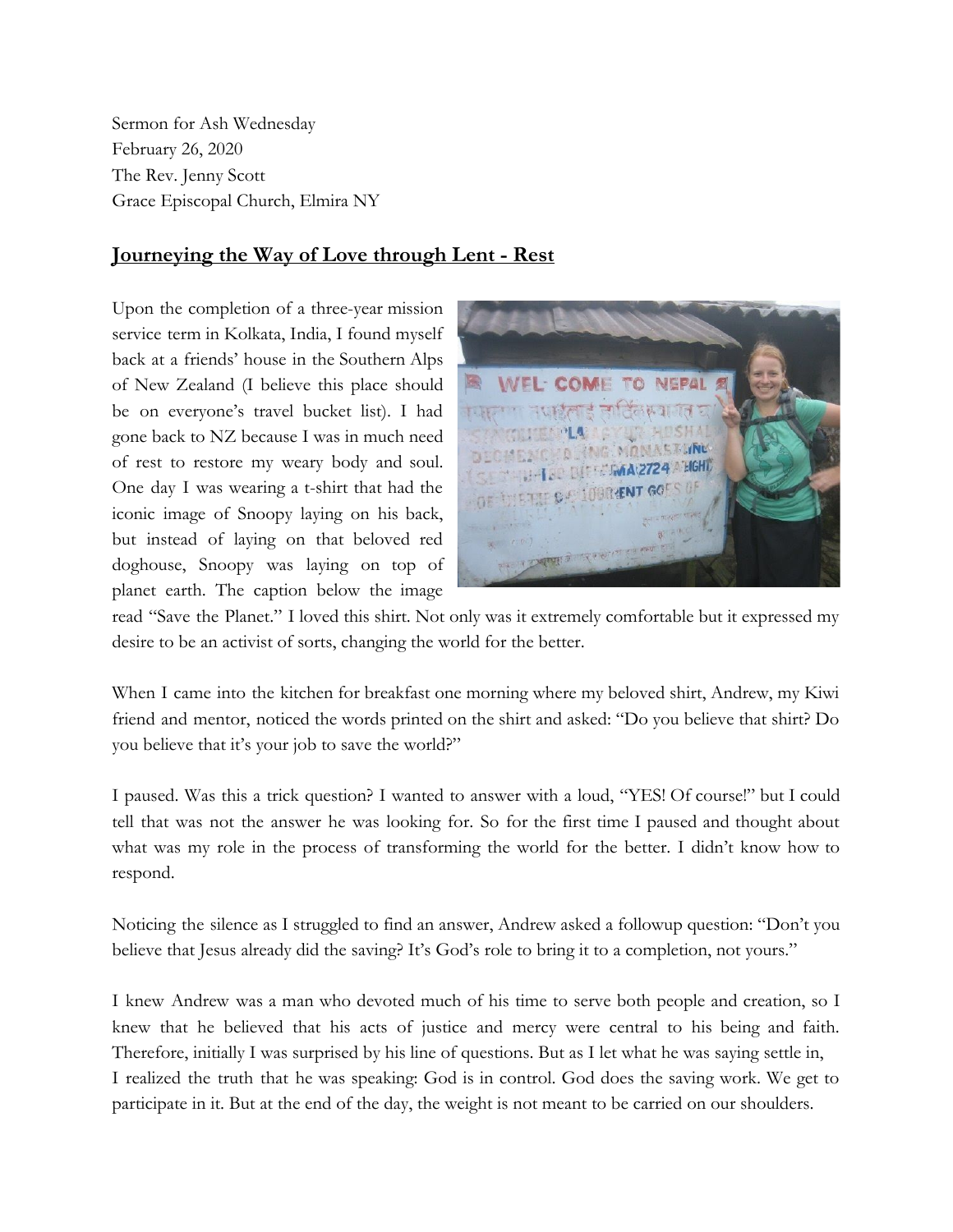I needed to hear that at that time. I was carrying so much weight from what I had left unfinished in Kolkata. Andrew's words reminded me that those heavy burdens were being carried by God, whether or not I was in Kolkata, and that it was okay for me to pause, rest, and find restoration in the hands of God. Discovering Rest, knowing that God is God and I am not, that God is Savior and I am not, was paramount for me at that time.



Today, Ash Wednesday, we bear the physical reminder that we were created from the dust of the earth, and to it, our mortal bodies will return. While we have life eternal through Jesus Christ, we are mere mortals, not gods.

Many, if not most, of us live our lives pretending that we are gods, whether we recognize it or not. We try to maintain as much power and control as we can. We feel the pressure , believing that if we stop for a moment, even just a second, the house of cards, which we so carefully constructed, will fall into a million pieces. Even our mantras are focused towards this lifestyle: For example: "God helps those who help themselves" and "Pull yourself up by your own bootstraps" are phrases that say that we hold all of the power in our own hands to determine the progress of our lives.

Independence has become our idol.

Evenstill, in our heads and in our hearts, we know we are not God. But we need regular reminders of this. So please repeat after me, "I am not god". I AM NOT GOD. (Thank God, I am not God. If I was, we'd all be in BIG trouble!)

Whether it is in the form of weekly sabbath, a ten-minute deep breathing or centering prayer exercise, daily coffee breaks sans phone or computer, or a monthly retreats, the act of rest, not only restores our physical bodies, but also restores our relationship with God. Rest is a practice that reminds us that God is in control. That the world WILL keep spinning if we hit pause.

Rabbi Abraham Joshua Heschel writes of Sabbath saying:

He who wants to enter the holiness of the day must first lay down the profanity of clattering commerce, of being yoked to toil. He must go away from the screech of dissonant days, from the nervousness and fury of acquisitive-ness and the betrayal in embezzling his own life. He must say farewell to manual work and learn to understand that the world has already been created and will survive without the help of man. Six days a week we wrestle with the world, wringing profit from the earth; on the Sabbath we especially care for the seed of eternity planted in the soul. The world has our hands, but our soul belongs to Someone Else.